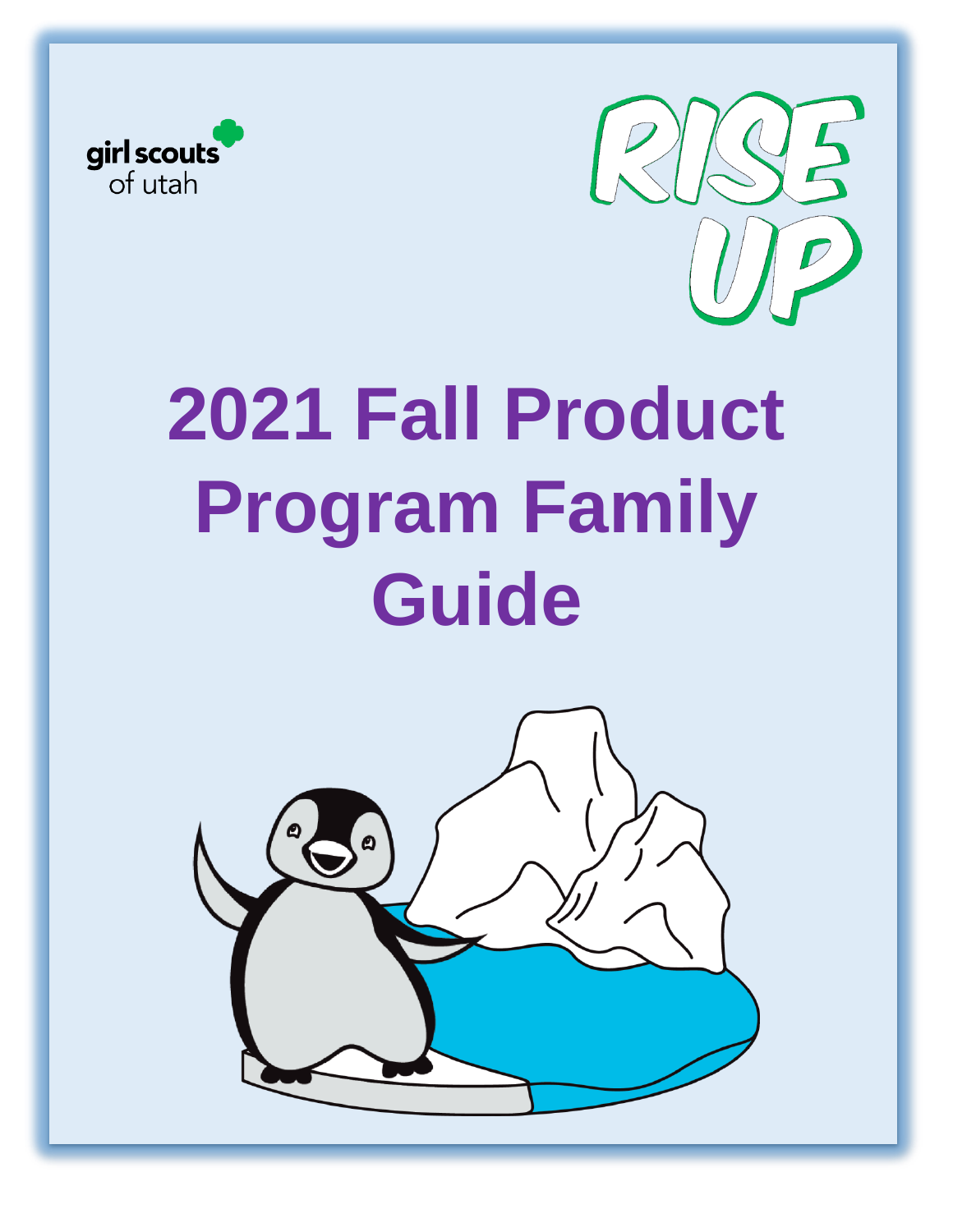## Fall Contact Information

| Troop Product Manager (TPM) |  |
|-----------------------------|--|
|-----------------------------|--|

Name **Name** Phone

**Email** Troop Number

Girl Scouts of Utah

801-265-8472 cookies@gsutah.org

Phone **Email** 

# *The Girl Scout Promise*

On my honor, I will try: To serve God\* and my country,

To help people at all times,

And to live by the Girl Scout Law.

\*Girl Scouts makes no attempt to define or interpret the work "God" in the Girl Scout Promise. We look to individual member to establish for themselves the nature of their spiritual beliefs. When making the Girl Scout Promise, individuals may substitute wording appropriate to their own

## *Girl Scouts of the USA Mission*

Girl Scouting builds girls of courage, confidence, and character who make the world a better place.

#### *The Girl Scout Law*

I will do my best to be honest and fair, friendly and helpful, considerate and caring, courageous and strong, and responsible for what I say and do, and to respect myself and others, respect authority, use resources wisely, make the world a better place, and be a sister to every Girl Scout.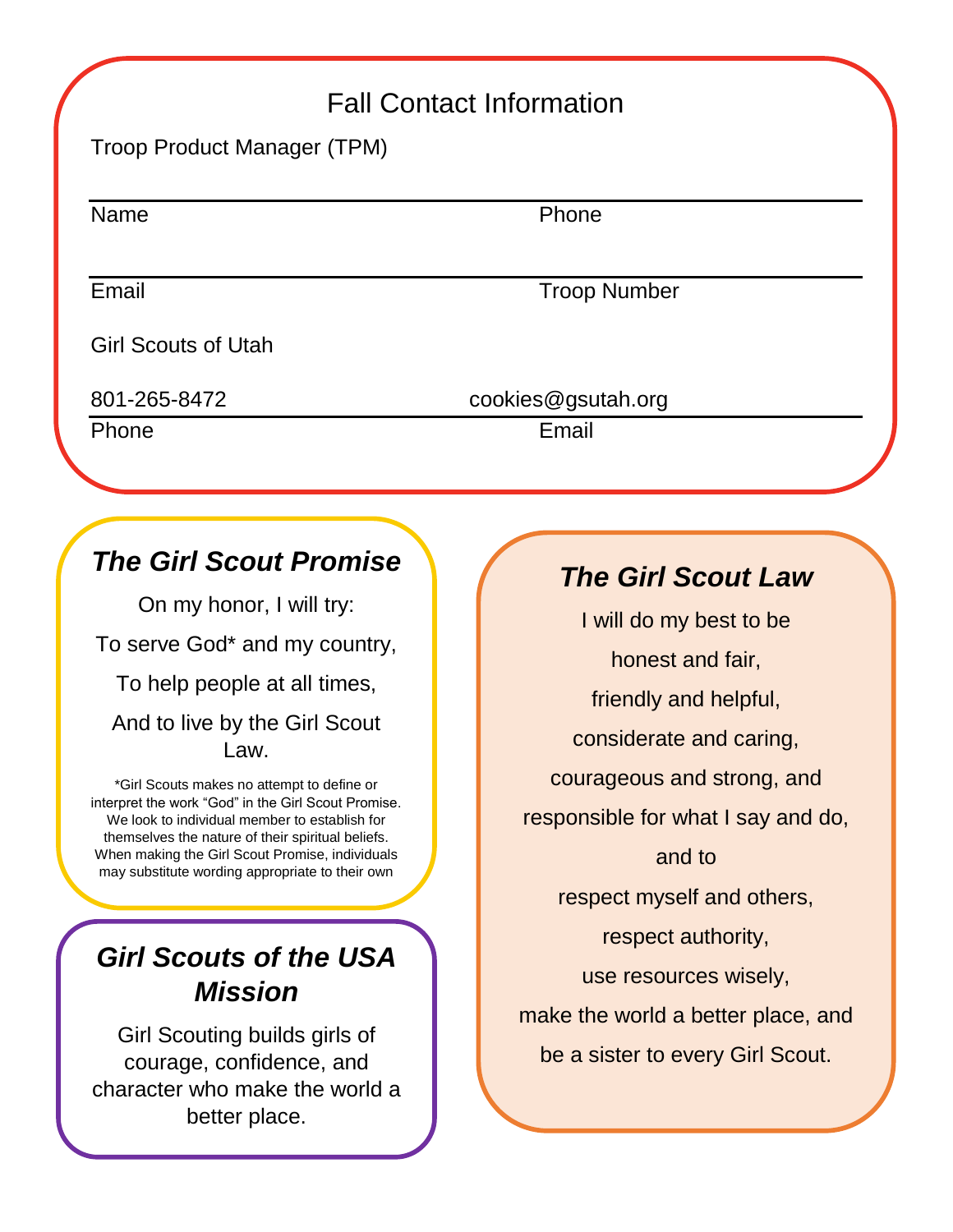## **Why Participate in the Fall Product Program?**

The GSU Fall Product Program is a council-sponsored program that combines educational activities with money-earning opportunities for troops. The Fall Program is directed toward family and friends, those closest to Girl Scout, and enables troops to earn much needed funds by selling magazine subscriptions as well as nuts and candy.

#### **Five skills girls learn through the program:**

| Goal Setting    | <b>People Skills</b>   |
|-----------------|------------------------|
| Decision Making | <b>Business Ethics</b> |

Money Management

In addition to these important business and life skills, girls will also learn philanthropy through the **Gift of Caring** program.

#### **Benefits for Troops: Earn Funds for Activities**

The GSU Fall Product Program is the perfect opportunity for troops to kick-off the Girl Scout year with a fun team-building activity that also generates essential funds to support troop activities. Also, new troops that have no resources in their treasury can quickly earn money to fund uniforms, Journey Books, and Girl's Guide to Girl Scouting books.

**Troops retain a full 15% of the purchase price of all Ashdon Farms products as well as 15% of all Magazines.** Plus, girls can earn patches and other fun rewards.

## **2021 Fall Product Program Dates**

| <b>Early September</b> | Attend a troop meeting to set goals with girls and be trained on dates and your<br>responsibilities                                             |
|------------------------|-------------------------------------------------------------------------------------------------------------------------------------------------|
| September 24           | Order taking begins for nuts, candy, and magazines. TPM sends email with link<br>or go to www.gsnutsandmags.com/gsu to set up your online store |
| October 10             | Order taking ends (order cards) Order due in M2OS by 8 p.m.                                                                                     |
| November 1-5           | Nut & Candy items delivery to service units and distribution to troops<br>(dates/locations vary)                                                |
| November 1-14          | Girls deliver nut & chocolate items to customers                                                                                                |
| November 23            | <b>Fall Product Program ends</b>                                                                                                                |
| November 24            | All money due to troops. Last day to make reward choices in M2OS                                                                                |
| December 27            | Rewards begin shipping to Service Unit Product Program Rep.s                                                                                    |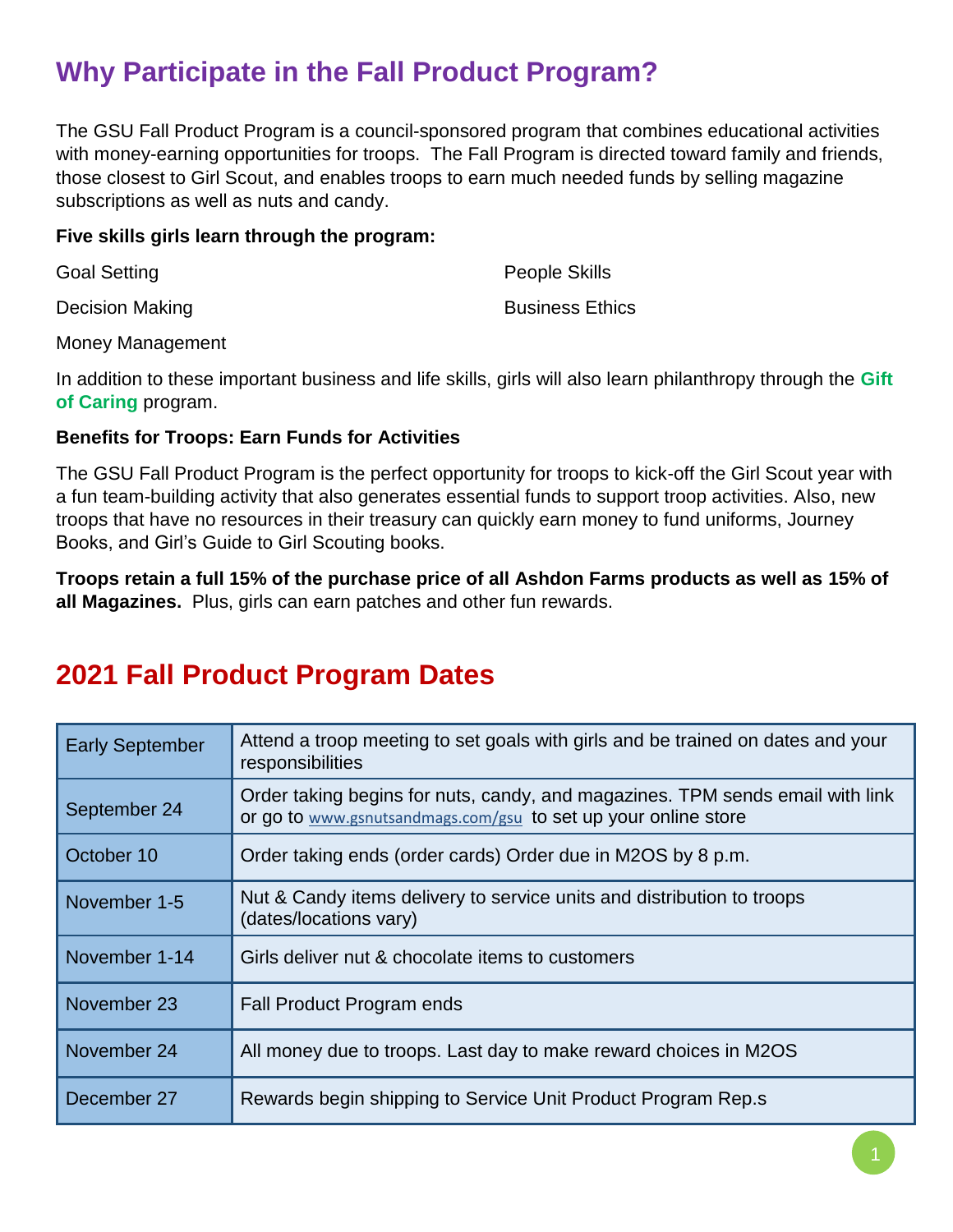# **Ways Girls Sell Fall Products**

- Nuts and chocolate in-person for delivery (order card)
- Online for shipment or girl delivery using M2 Operating System (M2OS)
- Online magazines
- Gift of Caring products may be sold through any of the above

## **Set Her Up for Success!**

- Attend her troop's Fall Product Program training; sign and return the Parent/Guardian Permission & Responsibility Agreement Form to the troop. This must be submitted before she participates in the program
- Review the Fall Product Program information together so that she understands it and help her to set her sales goal
- Watch for a welcome email from the Troop Product Manager and help her set up and complete the M2OS Program. Show an interest in her efforts, help her think of prospective customers, and perhaps practice her "sales pitch."
- Promptly pick up her nut/candy orders from the TPM and assist her in the delivery of orders to her customers
- Submit full payment for all nut/candy orders by November 24, 2021

## **In-Person Order Taking**

People love to support Girl Scouts! If your Girl Scout wants to take in-person orders she can use the Nut/Candy Order Card to take orders from customers for nuts & candy only. Magazines are online only.

- Parent submit the girls order card online in M2OS by October 10, 2021
- Service Units/troops will receive delivery of nut & candy the week of November 1-5
- The TPM will schedule parents to pick up product
- Once girls receive their product, they can immediately begin delivering items and collecting payment

All Products are NON-RETURNABLE. Damaged items can be exchanged at the Salt Lake City council office.

## **Girl Scout Safety**

Your girl's safety is of utmost importance. Please remember the following when she is selling inperson:

- Have your Girl Scout wear her vest, pins, or Girl Scout shirt when selling something that will identify her as a Girl Scout!
- Never let her sell alone always have an adult with her
- Do not go out near or after dark
- Never, for any reason, approach a parked automobile
- Never enter a home when asking for orders. If invited to go in, politely refuse and explain that it is against the Girl Scout safety rules for you to go into anyone's home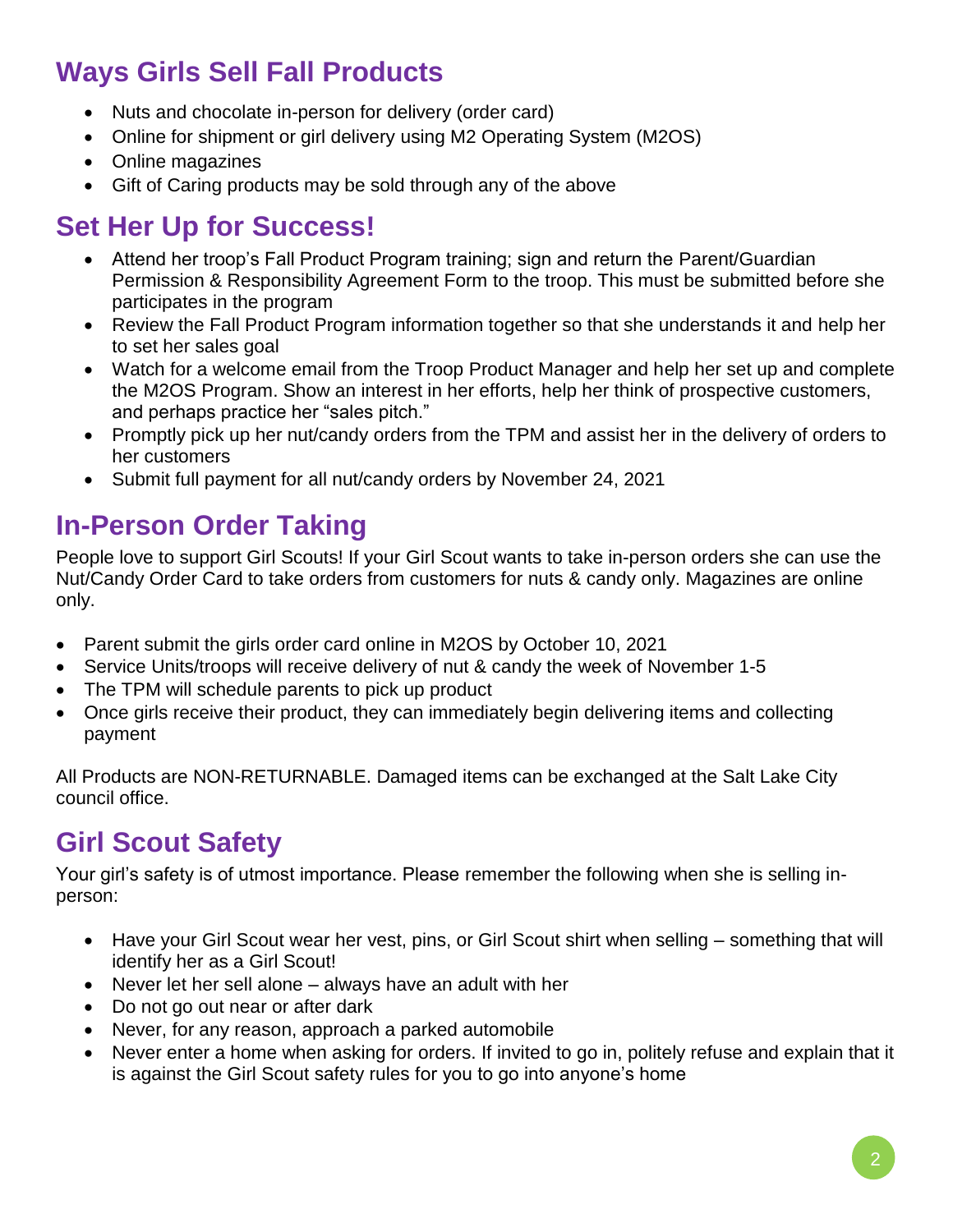#### **Troop Fall Product Sale – September 24**

Girls will receive an email invitation from their TPM that explains how to access the online ordering system and get started. If you did not received an email invitation to access the M2OS site on September 24, 2021 please visit www.gsnutsandmags.com/gsu to get started. If you need further assistance, please contact your TPM or M2 Customer Service.

Your welcome email will prompt her to create a password to access her M2OS account.

She will watch a short system training video, enter a mailing address, create her Avatar, and a personal message to send to family and friends. As a way to increase her sales, we suggest she record her voice for her avatar or upload a personal video explaining what her troop plans to do with the money they earn. She then launches her campaign and her personal message is emailed with links for her customers to shop for Nuts, candy and magazines.

Girls can launch their accounts on September 24, 2021. Please note that the system will not accept any early participant activity. Girls must wait until the launch date.

Parents can enter her in-person Nut Orders Card into her account through October 10, 2021. Do NOT enter online girl-delivered products. Only enter product from the girl Nut Order Card. All product is automatically submitted for fulfillment. There is no "submit" button!

Note: If you do not enter your order by October 10, 2021 you will be locked out of the system. You will need to send your Nut Order Card to your TPM and they will submit the order.

Girl rewards are automatically calculated in M2OS. Girls can earn the rewards located on the Nut Order Card and on our council website. As orders are placed, girls can log into their online site and see what they have earned as well as make their reward choices. All rewards are cumulative. The last day to make reward choices is November 24, 2021.

#### **Spread the Word**

Girls can print a flyer on the M2 site with her personal store code to distribute to potential customers. Each girl's special code grants customers access to their account to order so both she and her troop receive credit for the sale.

#### **Gift of Caring**

Girls take Gift of Caring orders and collect the money. Delivery of the items to the Utah Food Bank on behalf of the girls who participated is completed by the council

#### **Money**

All money collected for in-person orders is due to the TPM on or before November 24, 2021. Any girl who has not paid in full by this date will be referred to council to begin the collections process. Any girl still owing debt to GSU will not be allowed to participate in the 2022 Cookie Program.